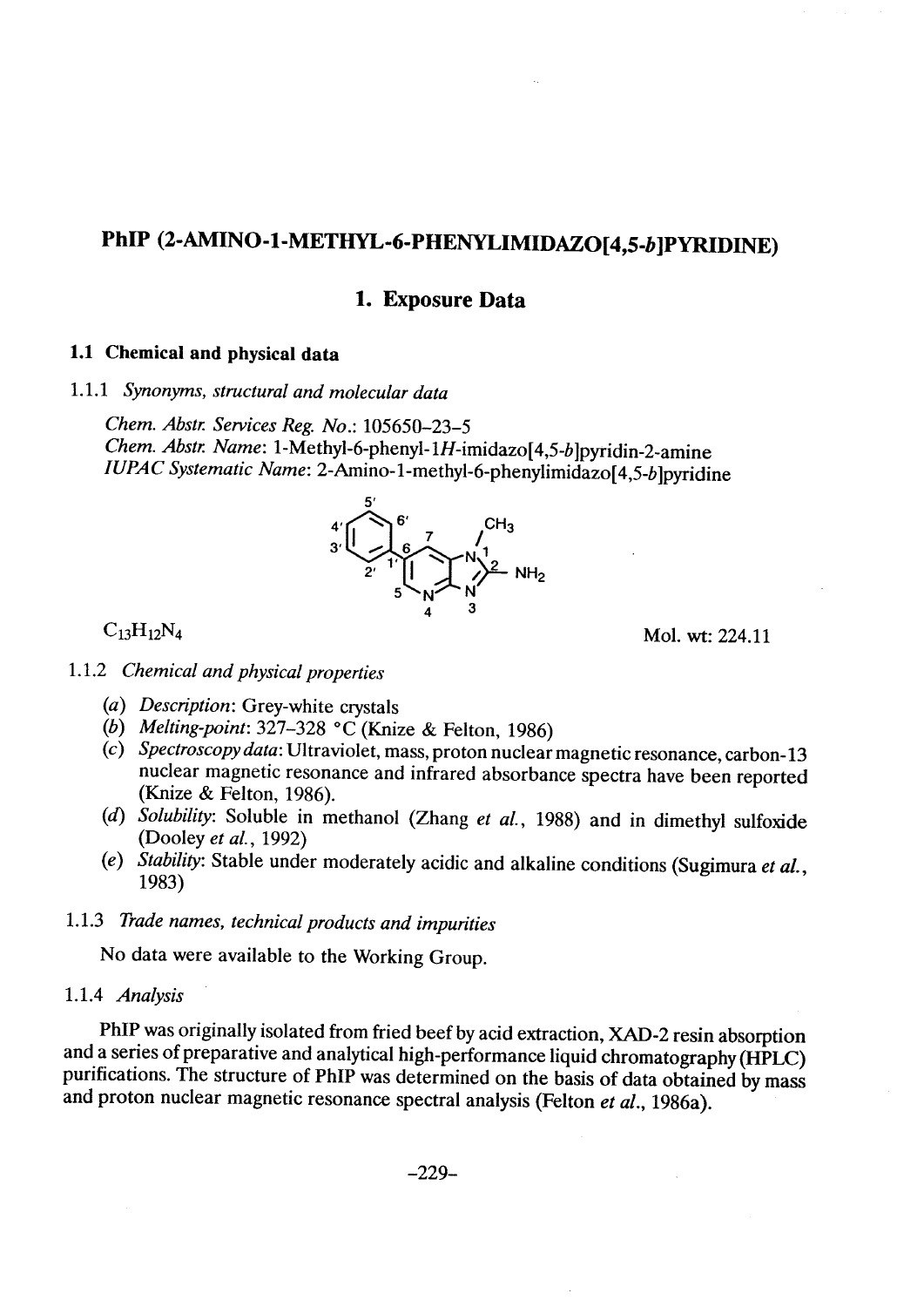PhIP was isolated and identified using methanol extraction, 'blue cotton' adsorption and a series of HPLC purifications (Zhang  $e\tilde{t}$  al., 1988).

A practical, solid-phase extraction and HPLC method for the analysis of PhIP and other heterocyclic amines was devised by Gross et al. (1989) and used on foods and food extracts. Improvements to the method (Gross, 1990; Gross & Grüter, 1992) allow determination of PhIP and most of the other known heterocyclic amines at a level of 1 ng/g from only 10 g of food sample. Replicate samples and spiking allow accurate determination of extraction losses; chromatographie peak identities are confirmed using a diode array-ultraviolet fluorescence detector.

# 1.2 Production and use

#### 1.2.1 Production

The isolation and identification of PhIP were first reported by Felton et al. (1986a). Its structure was confirmed by chemical synthesis (Knize & Felton, 1986). Synthesis of  $[2-14C]$ -PhIP from 2-amino-3-bromo-5-phenylpyridine was reported by Turteltaub et al.  $(1989)$ .  $[2'$ -<sup>3</sup>H]-PhIP was made by catalytic tritiation of 2'-bromo-PhIP. 2'-Bromo-PhIP was made by diazotization of bromobenzene and 2,5-diaminopyridine, the product of which was brominated at the 3-position of pyridine and then displaced with methylamine and cyclized with cyanogen bromide in analogy with the original synthesis of PhIP. Pentadeutero-PhIP was made from 5-amino-2-chloropyridine by a four-step synthetic route (Lynch et al., 1992).

PhIP is produced commercially in small quantities for research purposes.

#### 1.2.2 Use

PhlP is not used commercially.

# 1.3 Occurrence

PhIP was originally isolated from fried ground beef cooked at 300 °C (Felton et al., 1986a). It has been reported in cooked beef, chicken, fish and pork (Table 1). In investigations of foods for the presence of multiple heterocyclic amines, PhIP is usually found to be the most abundant (see monograph on lQ, p. 168). PhIP was also isolated from a complete human diet cooked simulating 'household' conditions (Alink et al., 1988).

PhIP has been produced in several model systems, including refluxed phenylalanine, glucose and creatinine (Shioya et al., 1987; Skog & Jägerstad, 1991), and dry-heated reactions of phenylalanine and creatine, of phenylalanine, creatine and glucose (Taylor et al., 1987; Felton & Knize, 1991) and of leucine and creatine (Övervik et  $\tilde{al}$ ., 1989).

The amount of PhIP in the urine of 10 subjects on a normal diet ranged from 0.1 to 2.0 ng/24-h urine sample. PhIP was not detected  $(< 0.01$  ng/24-h urine sample) in the urine of three patients who were receiving parenteral nutrients (Ushiyama et al. (1991). Peluso et al. (1991) inferred that PhIP was present in the urine of smokers of black tobacco. PhIP has also been found in mainstream cigarette smoke condensate at 11-23 ng/cigarette, with an average of 16.4 ng/cigarette in six samples (Manabe et al., 1991).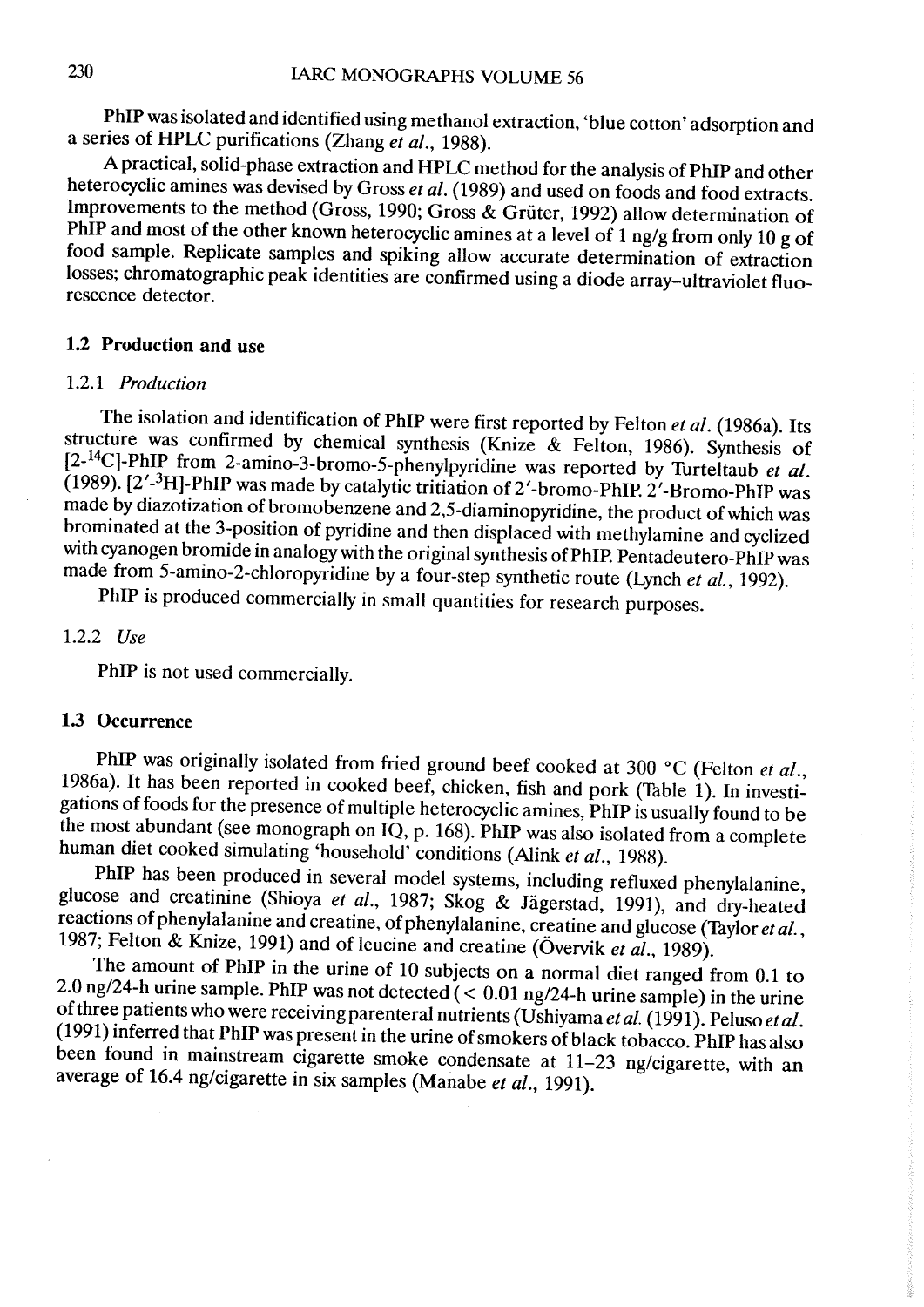| Sample                          | Concentration<br>(ng/g) | No. of<br>samples | Reference                 |  |
|---------------------------------|-------------------------|-------------------|---------------------------|--|
| Ground beef, fried              |                         |                   |                           |  |
| 190 °C                          | $23.5 - 48.5$           | 2                 | Gross (1990)              |  |
| 250 °C                          | 1.2                     |                   | Gross et al. (1989);      |  |
|                                 |                         |                   | Turesky et al. (1989)     |  |
| 300 °C                          | 15                      |                   | Felton et al. (1986b)     |  |
| No temperature given            | 0.56                    |                   | Wakabayashi et al. (1992) |  |
| Beef, broiled                   | 15.7                    |                   | Wakabayashi et al. (1992) |  |
| Beef extract, food-grade        | 3.62                    |                   | Wakabayashi et al. (1992) |  |
| Chicken, broiled                | 38.1                    |                   | Wakabayashi et al. (1992) |  |
| Mutton, broiled                 | 42.5                    |                   | Wakabayashi et al. (1992) |  |
| Fish, walleye pollack,          | 69.2                    |                   | Zhang et al. (1988)       |  |
| fried at $260 °C$               |                         |                   |                           |  |
| <b>Salmon</b>                   |                         |                   | Gross & Grüter $(1992)$   |  |
| Pan-broiled at 200 $^{\circ}$ C | $1.7 - 23$              |                   |                           |  |
| Oven-cooked at 200 $^{\circ}$ C | $ND-18$                 | 3                 |                           |  |
| Barbecued at 270 $^{\circ}$ C   | $2 - 73$                |                   |                           |  |

Table 1. Concentrations of PhIP in foods

ND, not detected  $(< 1$  ng/g)

# 1.4 Regulations and guidelines

No data were available to the Working Group.

# 2. Studies of Cancer in Humans

No epidemiological study was available that addressed the carcinogenic risk to humans of PhlP itself. Cancer risks associated with consumption of broiled and fried foods, which have a high content of PhlP as weIl as other heterocyclic amines have, however, been addressed in a number of case-control studies. Several of these are summarized in the monograph on IQ. PhIP is also a component of tobacco smoke, which has been covered in a previous IARC monograph (IARC, 1986).

# 3. Studies of Cancer in Experimental Animals

### 3.1 Oral administration $1$

#### 3.1.1 Mouse

Groups of 40 male and 40 female  $CDF_1(BALB/cAnN \times DBA/2NF_1)$  mice, six weeks old, were fed a diet containing 0 or 400 mg/kg PhIP [purity unspecified] for 579 days. Animals

<sup>&</sup>lt;sup>1</sup>The Working Group was aware of studies in progress on PhIP given in the diet of rats (Ghess et al., 1992) and of a study by gavage to non-human primates being carred out at the US National Cancer Institute, Division of Cancer Etiology.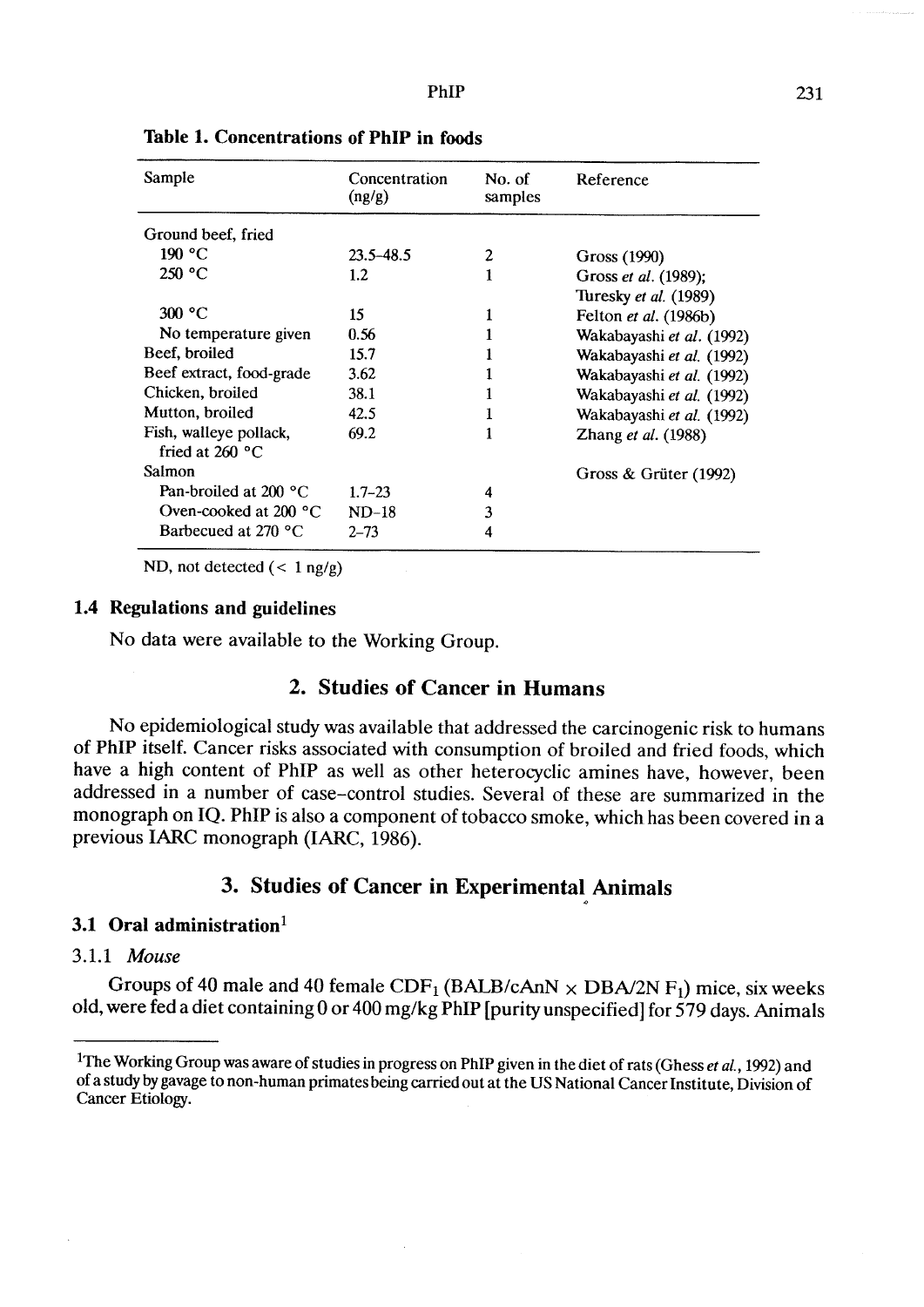that became moribund were kiled and autopsied. The first lymphoma was detected on day 236 in a female mouse given PhIP, and the numbers of mice that survived after that time were taken as the effective numbers. Higher incidences of lymphomas were found in treated than control animals: males, 11/35 versus 2/36; females, 26/38 versus 6/40. Lung tumours [histological type unspecified] were observed in two controls and in nine treated animals [sex unspecified] (Esumi et al., 1989).

Groups of 10 or more female  $CF_1$  (Charles River) mice, 27-31 days old, were treated with 35, 70 or 150 mg/kg bw PhIP (< LD<sub>50</sub>; dissolved in medium-chain triglycerides) by gavage twice at a four-day interval. Aberrant crypts of colonic mucosa (as defined by light microscopy in methylene blue-stained mucosa; McLellan & Bird, 1988) were scored 21 days after the first treatment. Crypts  $(0.5 \pm 0.3)$  were observed only after the highest dose (Tudek et al., 1989). [The Working Group noted the lack of concurrent controls.]

# 3.1.2 Rat

A group of 30 male and 30 female Fischer 344 rats, six weeks old, were fed a diet containing  $400$  mg/kg PhIP (purity,  $> 99.9\%$ ) for 52 weeks. A control group of 40 males and 40 females was available. Animais that became moribund were kiled. The first tumour (unspecified) was detected at week 34 in a female rat given PhlP, and the numbers of rats that survived after that time were taken as the effective numbers. At the end of the experiment, 24/30 treated males, 18/30 treated females, 40/40 control males and 40/40 control females were still alive. A total of 38 colon adenocarcinomas were found in 16/29 treated males, four in 2/30 treated females, none in 40 control males and none in 40 control females. Mammary adenocarcinomas were observed in 14/30 treated females and 0/40 controls (Ito et al., 1991).

A group of 13 male Nagase analbuminaemic rats (known to be particularly sensitive to chemical carcinogens (Kakizoe & Sugimura, 1988)), eight weeks old, were fed a diet containing 400 mg/kg PhlP as the hydrochloric acid salt (purity not given) for the first 108 days. The dose was reduced to 300 mg/kg and finally to 100 mg/kg between day 144 and day  $311$ , when the two surviving rats were sacrificed. The presence of at least 90% of the added PhIP in the diet was confirmed by HPLC analysis. Animals that became moribund were kiled. The first tumours were detected in the small and large intestine of a rat autopsied on day 136. A total of 36 intestinal tumours were found in 10/13 animais; 22 were adenocarcinomas of the small intestine, two were adenomas at this site, four were carcinomas of the caecum and eight were carcinomas of the large intestine (Ochiai et al., 1991). [The Working Group noted the small number of animals and that no concurrent controls were used but that historical controls were reported to have low rates of intestinal tumours.]

Male Fischer 344 rats, six weeks old, were fed a diet containing 500 mg/kg PhIP for 16 weeks. Animals were killed at weeks 2 and 4 in one experiment and at weeks  $\tilde{4}$ , 8 and 12 and up to 16 weeks in the second. Aberrant crypt foci were induced at a rate of  $0.3 \pm 0.4$  in one out of four rats at week 2 and at  $1.3 \pm 0.8$  in four out of four rats at week 4. In the second experiment, the numbers of aberrant crypt foci induced were  $1.3 \pm 0.6$  (3/3 rats) at week 4,  $0.\overline{7} \pm 0.6$  (2/3 rats) at week 8, 3.0  $\pm$  0 (3/3 rats) at week 12 and 11.3  $\pm$  7.0 (3/3 rats) in those killed up to week 16. In age-matched controls, no aberrant crypt foci was found. The numbers of foci per colon found were almost half those induced by Glu-P-1, a known colonic carcinogen (Takahashi et al., 1991).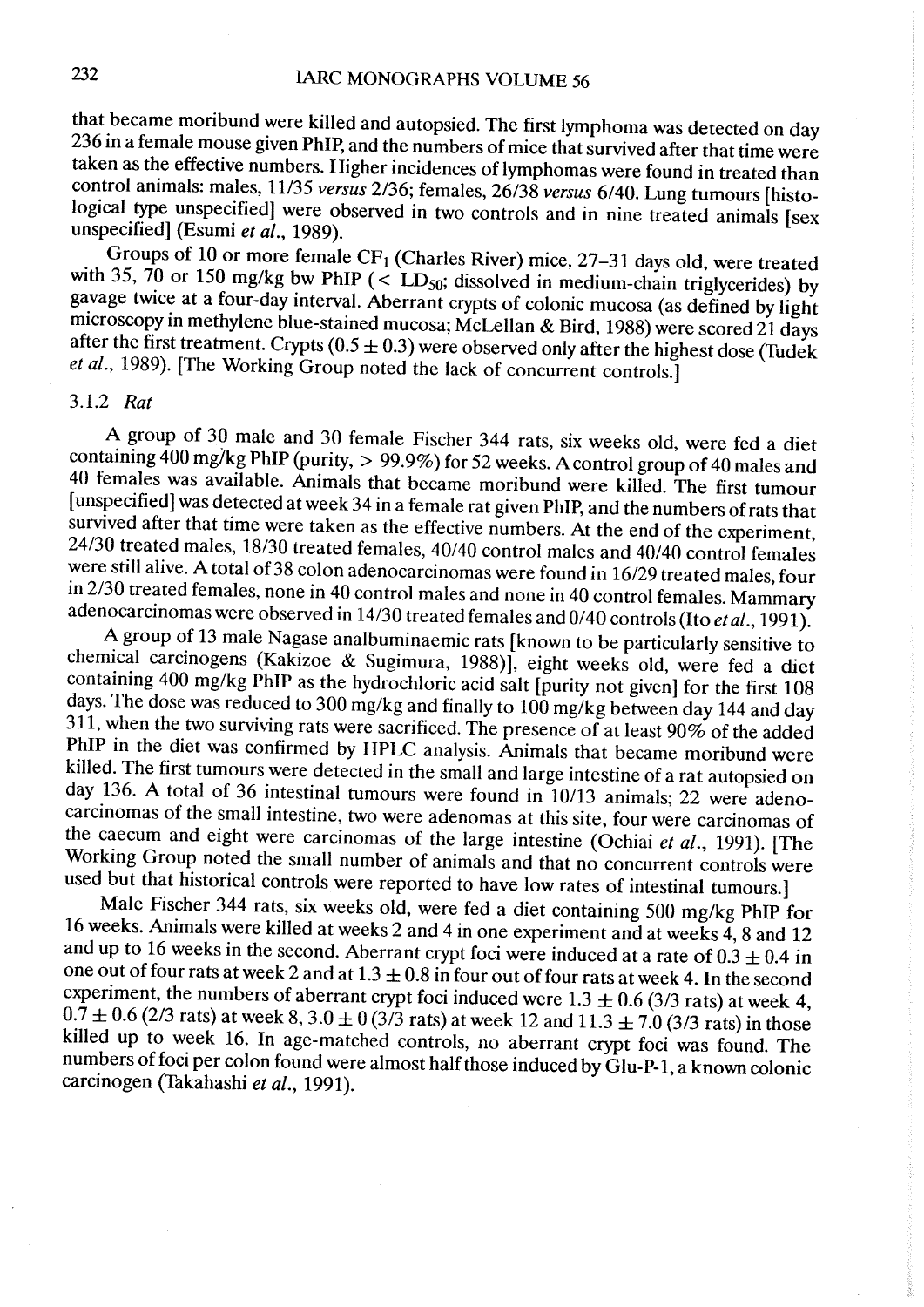# 3.2 Intraperitoneal administration

#### Mouse

Groups [initial numbers unspecified] of newborn male  $B6C3F<sub>1</sub>$  mice were injected intraperitoneally with PhIP (purity, 98%) at total doses of 0, 0.625 or 1.25  $\mu$ mol [140 or  $280$   $\mu$ g] (maximal tolerated dose) dissolved in 5, 10 or 20  $\mu$ l dimethyl sulfoxide and administered on days 1, 8 and 15 after birth, respectively. The incidence of hepatocellular adenomas was significantly higher in treated mice than in controls: at eight months, 1/44 in controls, 2/19 at the low dose and 7/24 at the high dose; at 12 months, 5/44 in controls, 8/16 at the low dose and 14/21 at the high dose. One hepatocellular carcinoma was found in the high-dose group at 12 months (Dooley et al., 1992).

# 3.3 Administration with known carcinogens

Rat

Groups of 15 male Wistar rats, six weeks old, underwent a two-thirds partial hepatectomy, followed 16-19 h later by a single intraperitoneal injection of 50 or 75 mg/kg bw PhIP (purity,  $> 99\%$ ) dissolved in acid water (pH 5.0.); animals were then fed a diet containing 200 mg/kg 2-acetylaminofluorene during weeks 2 and 3 and received 2 ml (3.2 mg)/kg bw carbon tetrachloride by gavage at the beginning of week 3. Ali animais were killed at the end of week 6. Significantly more y-glutamyl transpeptidase-positive liver-cell foci were found in the group treated with the higher dose of PhIP (1.4 foci/cm<sup>2</sup>) than in 17 controls given 0.9% saline instead of PhIP (0.48 foci/cm<sup>2</sup>). The lower dose of PhIP did not induce significant development of lesions (Kleman et al., 1989).

# 4. Other Relevant Data

# 4.1 Absorption, distribution, metabolism and excretion

The toxicology and metabolism of heterocyclic aromatic amines have been reviewed (Övervk & Gustafsson, 1990; Aeschbacher & Turesky, 1991).

#### 4.1.1 Humans

No data were available to the Working Group.

# 4.1.2 Experimental systems

ln rats and mice, absorbed PhlP was rapidly distributed to most tissues, the highest concentrations being found in the liver and intestines. Over 90% of the radiolabel was eliminated from the body in the two species within 24 h. At that time, much of the retained radiolabel was in ethanol-insoluble, perhaps covalently bound, form. ln mice, Il different radioactive products were identified in the urine and two in the faeces. The profile of urinary and fecal metabolites of PhIP in rats depended on pretreatment (Turteltaub et al., 1989; Watkins et al., 1991).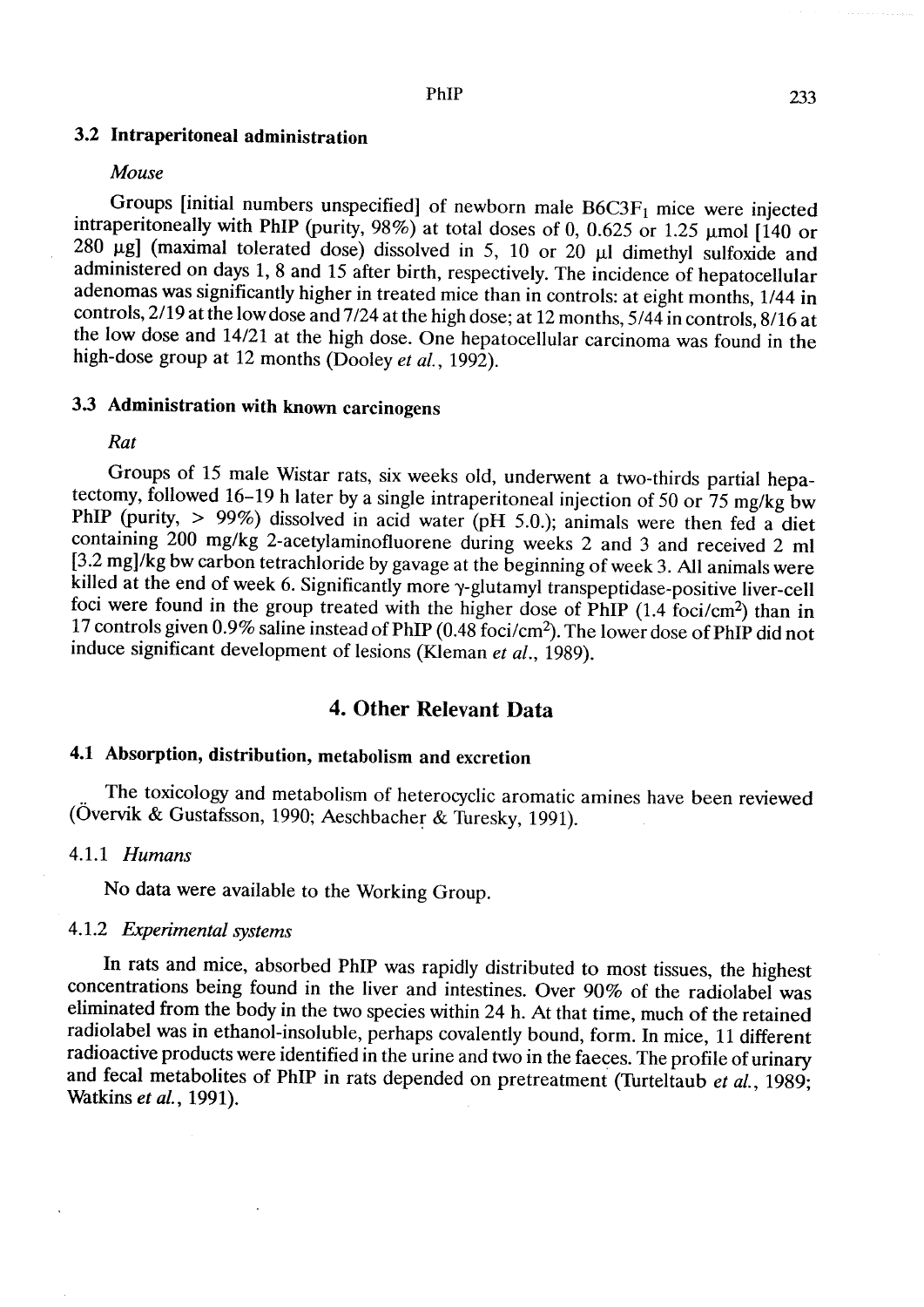Human liver and colon cytosols contained  $O$ -acetyltransferase activity that metabolized N-hydroxy-PhIP into a DNA-binding form. PhIP was not a substrate to liver cyosolic Nacetyltransferase (Turesky et al., 1991). (See Fig. 1, in the monograph on IQ, p. 178).

Hepatocytes isolated from Aroclor 1254-pretreated rats activated PhIP into a mutagen, as detected in a number of systems. The activation was inhibited by  $\alpha$ -napththoflavone, indicating involvement of the cyochrome P450 system. The active metabolite, out of at least eight different species, was concluded to be N-hydroxy-PhIP (Holme et al., 1989).

Rabbit and human liver microsomes could activate PhIP to a mutagenic form. Mutagenic activity was increased when 2,3,7,8-tetrachlorodibenzo-para-dioxin (TCDD)-induced rabbit liver and lung microsomes were used. Rabbit cytochrome P450 forms 4 and 6 were mainly responsible for the activation, suggesting involvement of polycyclic hydrocarboninducible enzymes (McManus et al., 1989). Cytochrome P450 IA enzymes are responsible for the conversion of PhIP to mutagenic metabolites (Shimada & Guengerich, 1991). Use of purified rat and rabbit cytochrome P450 preparations led to the conclusion that the activation pathway to N-hydroxy-PhIP is catalysed mainly by CYP IA2 (P450 IA2) and to a lesser extent by CYP IA1 (P450 IA1) (Wallin et al., 1990).

4'-Hydroxy-Phlp, thought to be a detoxified metabolite in rats, was formed five times more rapidly by CYP IA1 than by CYP IA2 (Wallin et al., 1990). A sulfate ester of 4'-hydroxy-PhIP was found to be the main metabolite of PhIP in cultured rat hepatocytes and in rat urine but not in bile in vivo.  $N^2$ -Sulfamate and  $N^2$ -acetyl derivatives of PhIP were not present in urine or bile (Alexander et al., 1989); the  $\beta$ -glucuronide conjugate of N-hydroxy-PhIP is the major PhlP metabolite excreted in bile and to a smaller extent in the urine. A glutathione conjugate of N-hydroxy-PhIP was also identified (Alexander et al., 1991).

In mice, 31% of the radiolabel was found in urine and 30% in faeces 24 h after gavage with radioactive PhIP. Following intraperitoneal exposure, the respective amounts were 39 and 12% (Turteltaub et al., 1989). In rats, 51% of the total dose was recovered as unmetabolized PhIP in the faeces 24 h after gavage, representing 66% of the faecal radiolabel (Watkins et al., 1991).

### 4.2 Toxic effects

No data were available to the Working Group.

# 4.3 Reproductive and developmental toxicity

No data were available to the Working Group.

# 4.4 Genetic and related effects

The genetic effects of PhIP have been reviewed (de Meester, 1989; Sugimura et al., 1989; Felton & Knize, 1990).

1

j

### 4.4.1 Humans

No data were available to the Working Group.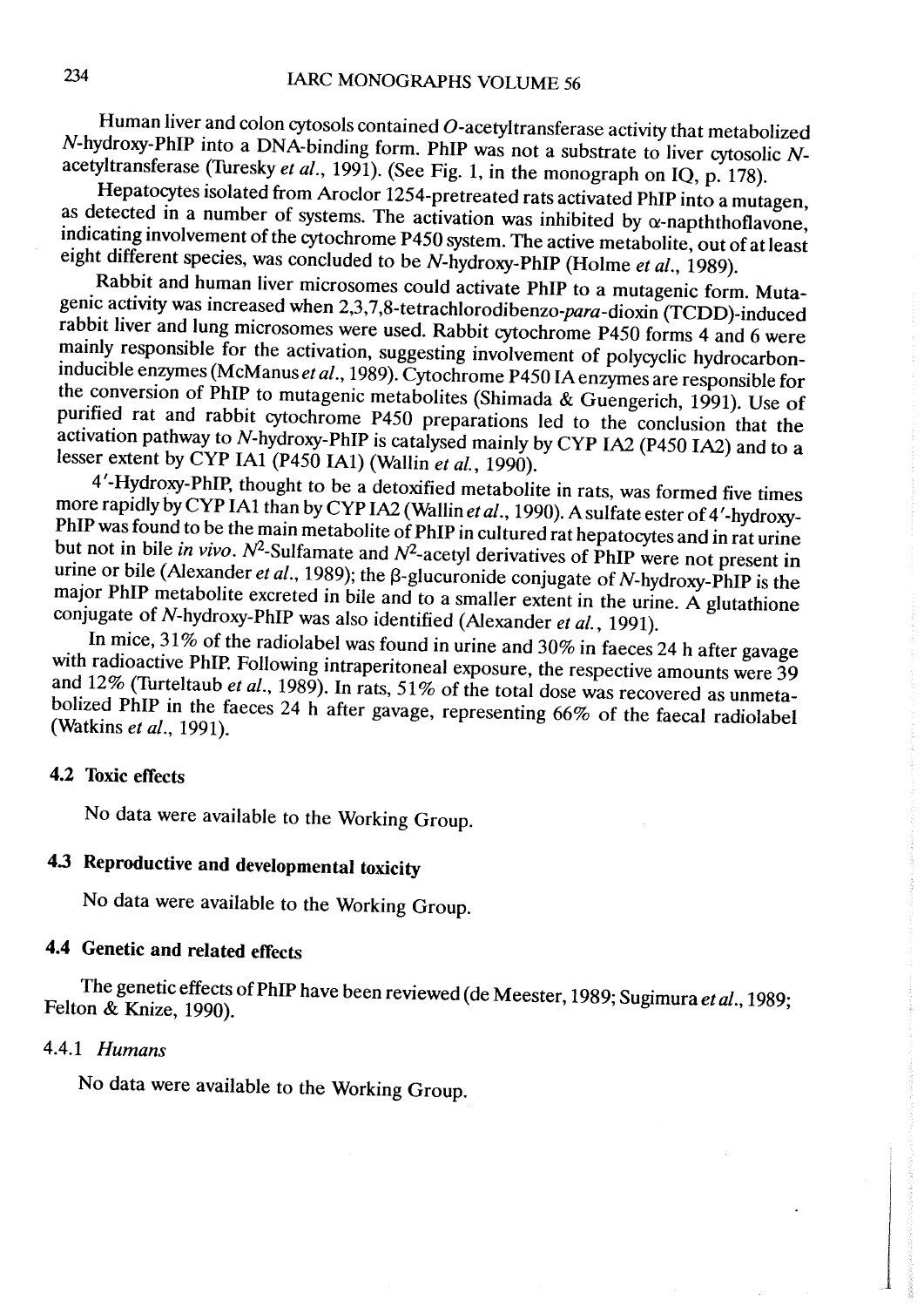# 4.4.2 *Experimental systems* (see also Table 2 and Appendices 1 and 2)

PhIP was mutagenic to Salmonella typhimurium strains. ln cultured mammalian cells, it induced DNA strand breaks; unscheduled DNA synthesis was found in rat primary hepatocytes, provided that they were derived from polychlorinated biphenyl-treated animals. In cultured repair-deficient Chinese hamster ovary cells, PhIP induced mutation at the *hprt* locus, sister chromatid exchange and chromosomal aberrations.

PhIP was reported to have induced sister chromatid exchange in bone-marrow cells from mice treated in vivo. [The Working Group noted that the control values in different experiments were variable.) Chromosomal aberrations were not induced in bone-marrow cells, but the frequency of aberrations was slightly increased in circulating blood cells. (The Working Group noted that a single sampling time, 50 h, was used to obtain the observations in bone marrow.)

PhIP binds covalently to the DNA of various tissues in rats and cynomolgus monkeys following oral administration. Hydrolysis of DNA from the livers of rats dosed with <sup>3</sup>H-PhIP, followed by HPLC separation, showed that the radiolabel co-chromatographed with the acid hydrolysis product of  $N^2$ -(2'-deoxyguanosin-8-yl)-PhIP (Frandsen et al., 1992).

N-Hydroxy-PhIP does not react with DNA in vitro unless it is esterified, particularly by sulfotransferase or O-acetyltransferase reactions (Buonarati et al., 1990). Chemical acetylation of  $N^2$ -hydroxy-PhIP produced two products, one of which reacted with DNA and with 2'-deoxyguanosine but not with 2'-deoxycyidine, 2' -deoxyadenosine or 2'-deoxyhymidine. The adduct was identified as  $N^2$ -(2'-deoxyguanosin-8-yl)-PhIP (Frandsen et al., 1992).

#### 4.4.3 Genetic changes in animal tumours

As reported in an abstract (Ushijima et al., 1992), colonic carcinomas induced in rats by PhIP contained no mutation in codons 12, 13 or 61 of Ki-ras or Ha-ras, and polymerase chain reaction and single-strand conformation polymorphism analysis showed no mutation or mutational hot spot in p53. ln breast carcinomas induced in rats by PhIp, Ha-ras was mutated at a rate of 20%, but no p53 mutation was found.

# S. Summary of Data Reported and Evaluation

#### 5.1 Exposure data

PhIP (2-Amino-1-methyl-6-phenylimidazo[4,5-b]pyridine) has been found in cooked meat and fish at concentrations of up to 70 ng/g. A few determinations indicated that the levels of PhIP were higher than those of IQ, MeIQ and MeIQx.

# 5.2 Human carcinogenicity data

No data directly relevant to an evaluation of the carcinogenicity to humans of PhlP were available. Studies on the consumption of cooked meat and fish are summarized in the monograph on IQ.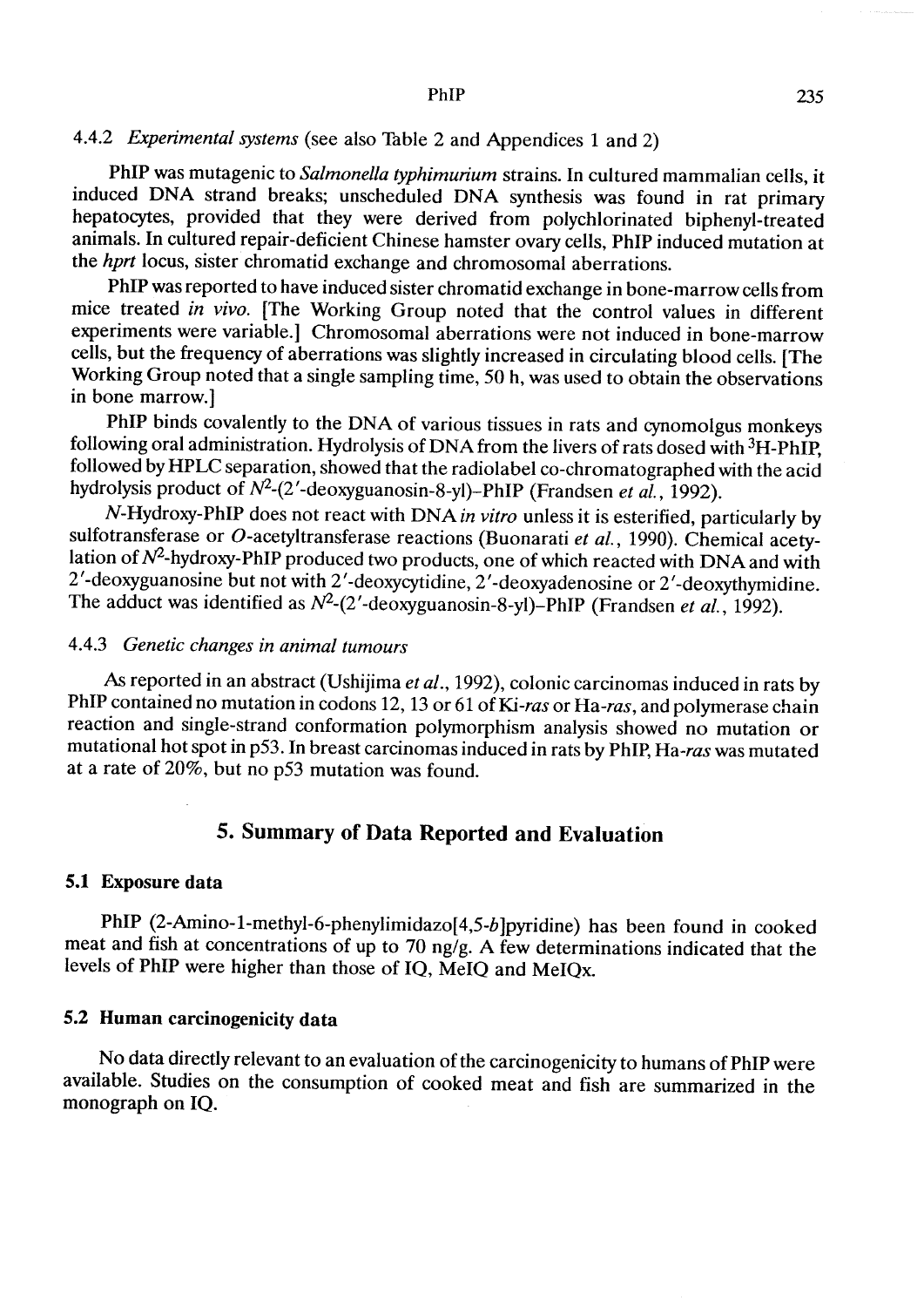| Test system                                                              | Result                                      |                                          | Dose                | Reference                    |
|--------------------------------------------------------------------------|---------------------------------------------|------------------------------------------|---------------------|------------------------------|
|                                                                          | Without<br>exogenous<br>metabolic<br>system | With<br>exogenous<br>metabolic<br>system | $(LED/HID)^a$       |                              |
| ERD, Escherichia coli differential toxicity                              |                                             | $\div$                                   | $3.1 \mu g/ml$      | Knasmüller et al.<br>(1992)  |
| HMM, Host-mediated assay, Escherichia coli in intrasanguinous mice       | $\div$                                      | 0                                        | $2.3 \text{ mg/kg}$ | Knasmüller et al.<br>(1992)  |
| SA0, Salmonella typhimurium TA100, reverse mutation                      | 0                                           | $\ddot{}$                                | 0.0000              | Sugimura et al. (1989)       |
| SA0, Salmonella typhimurium TA100, reverse mutation                      | O                                           | $\div$                                   | 0.0000              | Felton & Knize (1990)        |
| SA2, Salmonella typhimurium TA102, reverse mutation                      |                                             |                                          | 0.0000              | Felton & Knize (1990)        |
| SA4, Salmonella typhimurium TA104, reverse mutation                      |                                             | $^{+}$                                   | 0.0000              | Felton & Knize (1990)        |
| SA8, Salmonella typhimurium TA1538, reverse mutation                     | O                                           | $\div$                                   | 0.0000              | Felton et al. (1986a)        |
| SA8, Salmonella typhimurium TA1538, reverse mutation                     | 0                                           | $\ddot{}$                                | 15                  | Felton & Knize (1990)        |
| SA9, Salmonella typhimurium TA98, reverse mutation                       | 0                                           | $\overline{+}$                           | 0.5000              | Shioya et al. (1987)         |
| SA9, Salmonella typhimurium TA98, reverse mutation                       |                                             | $+^b$                                    | 2.2400              | Holme et al. (1989)          |
| SA9, Salmonella typhimurium TA98, reverse mutation                       | 0                                           | $\div$                                   | 0.0000              | Sugimura et al. (1989)       |
| SA9, Salmonella typhimurium TA98, reverse mutation                       | 0                                           | $\div$                                   | 0.5000              | Buonarati & Felton<br>(1990) |
| SA9, Salmonella typhimurium TA98, reverse mutation                       | 0                                           | $\div$                                   | 0.0000              | Felton & Knize (1990)        |
| SA9, Salmonella typhimurium TA98, reverse mutation                       | 0                                           | $\mathrm{+}$                             | 0.05                | Wild et al. (1991)           |
| SAS, Salmonella typhimurium TA98/1,8-DNP <sub>6</sub> , reverse mutation | 0                                           | $+ b$                                    | 112.0000            | Holme et al. (1989)          |
| SAS, Salmonella typhimurium TA98/1,8-DNP <sub>6</sub> , reverse mutation | $\bf{0}$                                    | $+$                                      | 0.5000              | Buonarati & Felton<br>(1990) |
| SAS, Salmonella typhimurium TA98/1,8-DNP <sub>6</sub> , reverse mutation | 0                                           | $\pm$                                    | 0.0050              | Wild et al. (1991)           |
| SAS, Salmonella typhimurium TA98NR, reverse mutation                     | 0                                           | $+ b$                                    | 112.0000            | Holme et al. (1989)          |
| SAS, Salmonella typhimurium TA97, reverse mutation                       | 0                                           | $\div$                                   | 0.0000              | Felton & Knize (1990)        |
| SAS, Salmonella typhimurium YG1024, reverse mutation                     | 0                                           | $\ddag$                                  | 0.0500              | Wild et al. (1991)           |
| SAS, Salmonella typhimurium TA96, reverse mutation                       | 0                                           | $(+)$                                    | 0.0000              | Felton & Knize (1990)        |
| DIA, DNA strand breaks, rat hepatocytes in vitro                         | $\div$                                      | 0                                        | 11.2000             | Holme et al. (1989)          |
| DIA, DNA strand breaks, Chinese hamster V79 cells in vitro               |                                             | $+$ <sup>b</sup>                         | 11.2000             | Holme et al. (1989)          |
| GCO, Gene mutation, Chinese hamster ovary cells $(uv5)$ in vitro         | 0                                           | $+$                                      | 2.0000              | Thompson et al. (1987)       |

# Table 2. Genetic and related effects of PhIP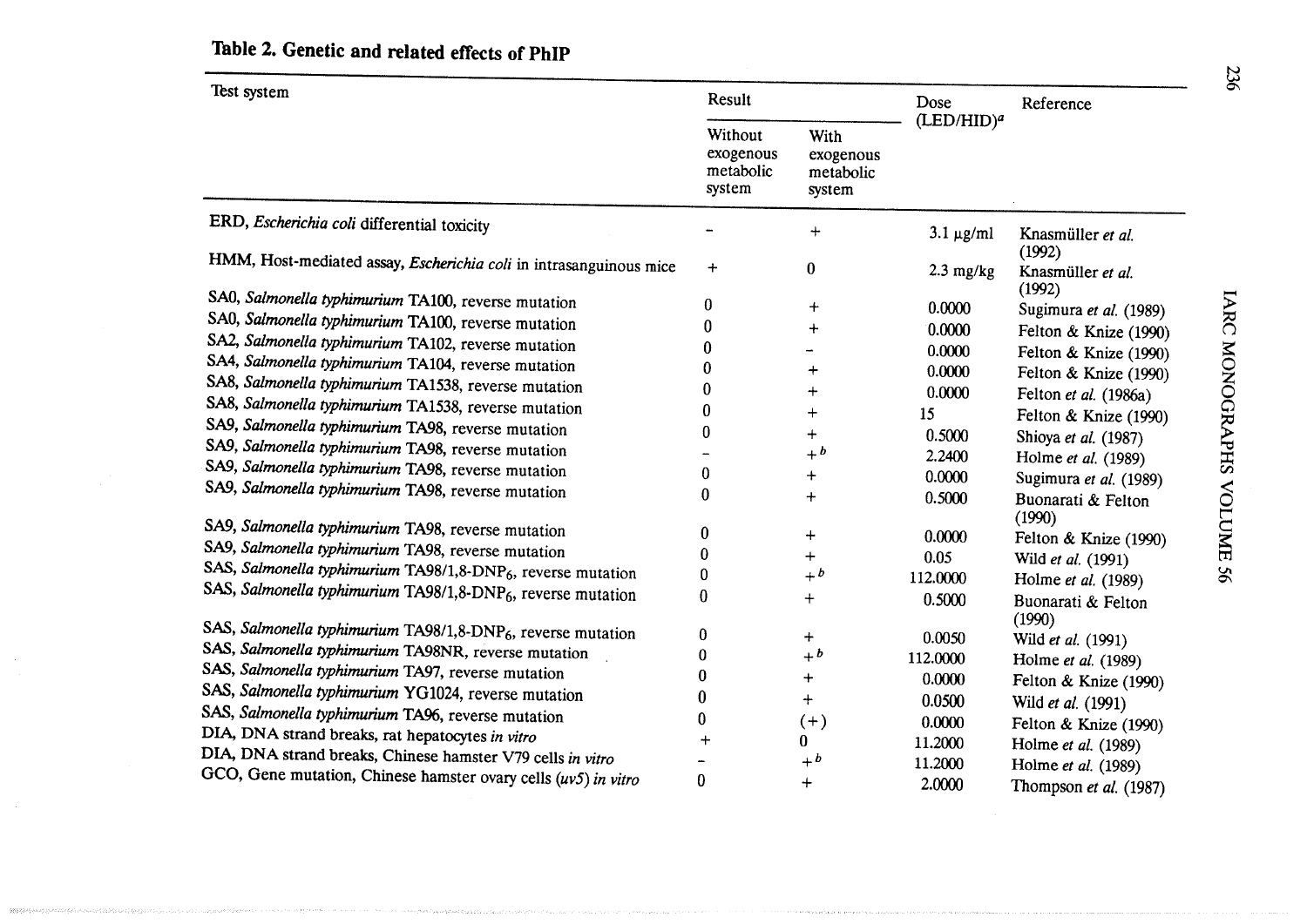Table 2 (contd)

| Test system                                                                                                                                                                                                                                                                                                                                                                                                                                                                                                                                                     | Result                                      |                                          | Dose                                                                                                                                                                  | Reference                                                                                                                                                               |  |
|-----------------------------------------------------------------------------------------------------------------------------------------------------------------------------------------------------------------------------------------------------------------------------------------------------------------------------------------------------------------------------------------------------------------------------------------------------------------------------------------------------------------------------------------------------------------|---------------------------------------------|------------------------------------------|-----------------------------------------------------------------------------------------------------------------------------------------------------------------------|-------------------------------------------------------------------------------------------------------------------------------------------------------------------------|--|
|                                                                                                                                                                                                                                                                                                                                                                                                                                                                                                                                                                 | Without<br>exogenous<br>metabolic<br>system | With<br>exogenous<br>metabolic<br>system | $(LED/HID)^a$                                                                                                                                                         |                                                                                                                                                                         |  |
| SIC, Sister chromatid exchange, Chinese hamster ovary cells $(uv5)$<br>in vitro                                                                                                                                                                                                                                                                                                                                                                                                                                                                                 | $\bf{0}$                                    | $^{+}$                                   | 1.0000                                                                                                                                                                | Thompson et al. (1987)                                                                                                                                                  |  |
| SIA, Sister chromatid exchange, Chinese hamster lung V79 cells<br>in vitro                                                                                                                                                                                                                                                                                                                                                                                                                                                                                      |                                             | $+ b, c$                                 | 5.6000                                                                                                                                                                | Holme et al. (1989)                                                                                                                                                     |  |
| CIC, Chromosome aberrations, Chinese hamster ovary cells $(uv5)$<br>in vitro                                                                                                                                                                                                                                                                                                                                                                                                                                                                                    | $\bf{0}$                                    | $+$                                      | 2.0000                                                                                                                                                                | Thompson et al. (1987)                                                                                                                                                  |  |
| SVA, Sister chromatid exchange, mouse <sup>c</sup> bone-marrow cells in vivo<br>MVM, Micronucleus test, mouse <sup>c</sup> bone-marrow cells in vivo<br>MVM, Micronucleus test, mouse <sup>c</sup> peripheral blood cells in vivo<br>CBA, Chromosomal aberration, mouse <sup>c</sup> bone-marrow cells in vivo<br>CLA, Chromosomal aberration, mouse <sup>c</sup> peripheral blood cells in vivo<br>BVD, Binding (covalent) to DNA in rats (multiple organs) in $vivod$<br>BVD, Binding (covalent) to DNA in cynomolgus monkey (multiple<br>organs) in $vivo^d$ | $\div$<br>7<br>2<br>$(+)$<br>$+$<br>$+$     |                                          | $3.1 \times 1$ ip<br>$50.0 \times 1$ ip<br>$100.0 \times 1$ ip<br>$100.0 \times 1$ ip<br>$100.0 \times 1$ ip<br>60 ppm diet<br>$\times$ 2/4 wk<br>$20.00 \times 9$ po | Tucker et al. (1989)<br>Tucker et al. (1989)<br>Tucker et al. (1989)<br>Tucker et al. (1989)<br>Tucker et al. (1989)<br>Takayama et al. (1989)<br>Adamson et al. (1991) |  |
| BID, Binding (covalent) to calf thymus DNA in vitro                                                                                                                                                                                                                                                                                                                                                                                                                                                                                                             | 0                                           | $\div$                                   | $\bf{0}$                                                                                                                                                              | Peluso et al. (1991)                                                                                                                                                    |  |

 $+$ , positive; (+), weakly positive;  $-$ , negative; 0, not tested; ?, inconclusive (e.g., variable response in several experiments within an adequate study) <sup>α</sup>In-vitro tests, μg/ml; in-vivo tests, mg/kg bw<br><sup>b</sup>Hepatocytes

Polychlorinated biphenyl-treated<br><sup>d32</sup>P-Postlabel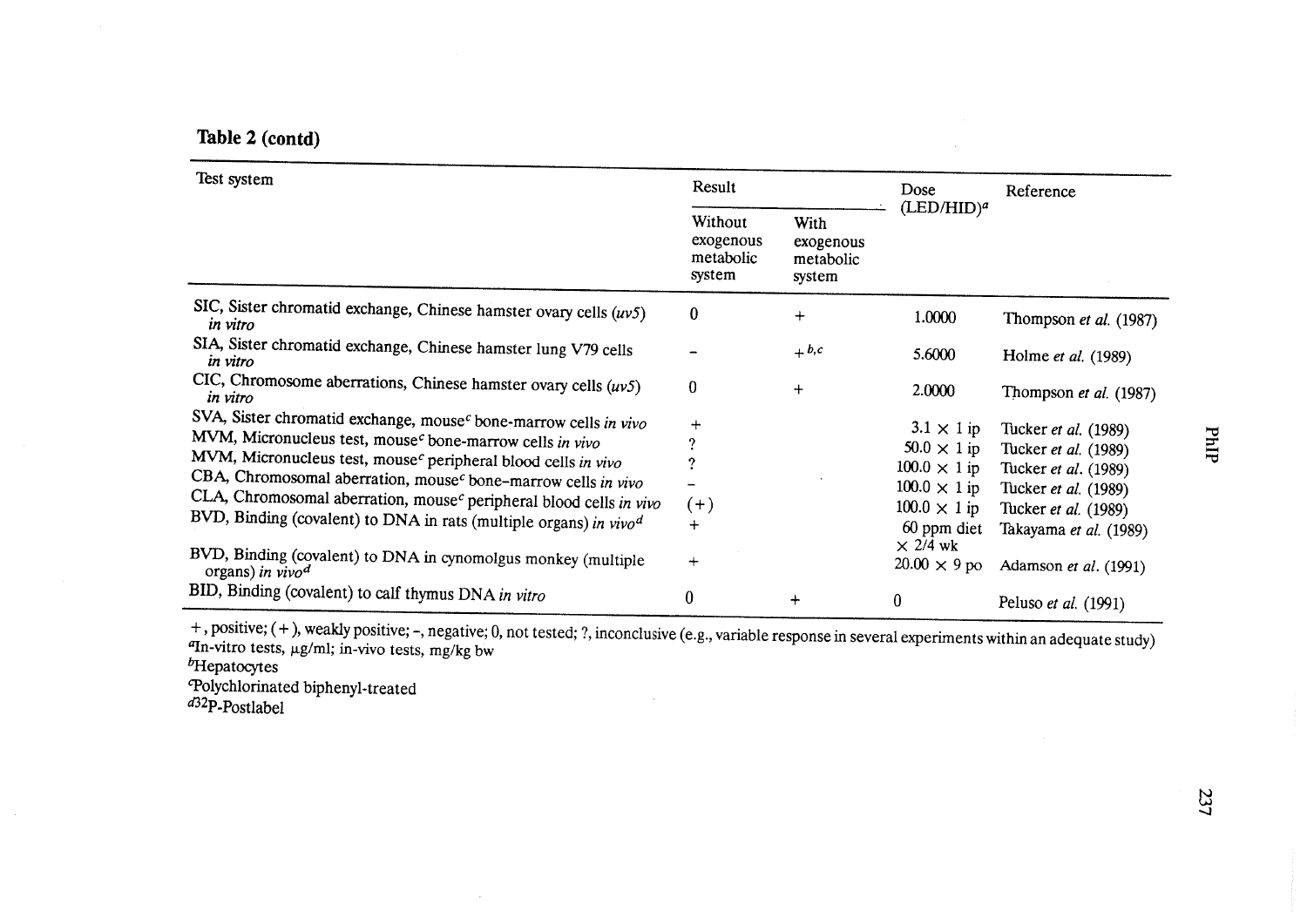# 5.3 Animal carcinogenicity data

PhIP was tested for carcinogenicity in one experiment in mice and in two experiments in rats by oral administration in the diet. It increased the incidence of lymphomas in mice of each sex. In rats, it produced adenocarcinomas of the small and large intestine in males and mammary adenocarcinomas in females.

Intraperitoneal injection of PhIP to newborn male mice increased the incidence of hepatic adenomas.

A single intraperitoneal dose of PhIP after a two-thirds hepatectomy, followed by further modulating treatment, enhanced development of foci of altered hepatocytes in the livers of rats.

# 5.4 Other relevant data

PhIP formed DNA adducts in vivo in rats and monkeys. In rodent cells in vitro, it induced DNA damage, gene mutation and chromosomal anomalies. It induced DNA damage and mutation in bacteria.

PhIP can be metabolized by human microsomes isolated from liver and colon to a species that damages bacterial DNA.

# 5.5 Evaluation<sup>1</sup>

There is inadequate evidence in humans for the carcinogenicity of PhIP. There is sufficient evidence in experimental animals for the carcinogenicity of PhIP.

# Overall evaluation

PhIP (2-Amino-1-methyl-6-phenylimidazo $[4,5-b]$ pyridine) is possibly carcinogenic to humans (Group 2B).

### 6. References

- Adamson, R.H., Snyderwine, E.G., Thorgeirsson, u.P., Schut, H.A.J., Turesky, R.J., Thorgeirsson, S.S., Takayama, S. & Sugimura, T. (1991) Metabolic processing and carcinogenicity of heterocyclic amines in nonhuman primates. ln: Ernster, L., Esumi, H,. Fujii, Y., Gelboin, H.Y., Kato, R. & Sugimura, T., eds, Xenobiotics and Cancer, Tokyo/London, Japan Scientific Societies Press/Taylor & Francis, pp. 289-301
- Aeschbacher, H.-U. & Turesky, R.J. (1991) Mammalian cell mutagenicity and metabolism of heterocyclic aromatic amines. Mutat. Res., 259, 235-250
- Alexander, J., Wallin, H., Holme, J.A. & Becher, G. (1989) 4-(2-Amino-1-methylimidazo[4,5-b]pyrid-6-yl)phenyl sulfate-a major metabolite of the food mutagen 2-amino-1-methyl-6-phenylimidazo(4,5-b)pyridine in the rat. Carcinogenesis, 10, 1543-1547

IFor definition of the italicized terms, see Preamble, pp. 26-29.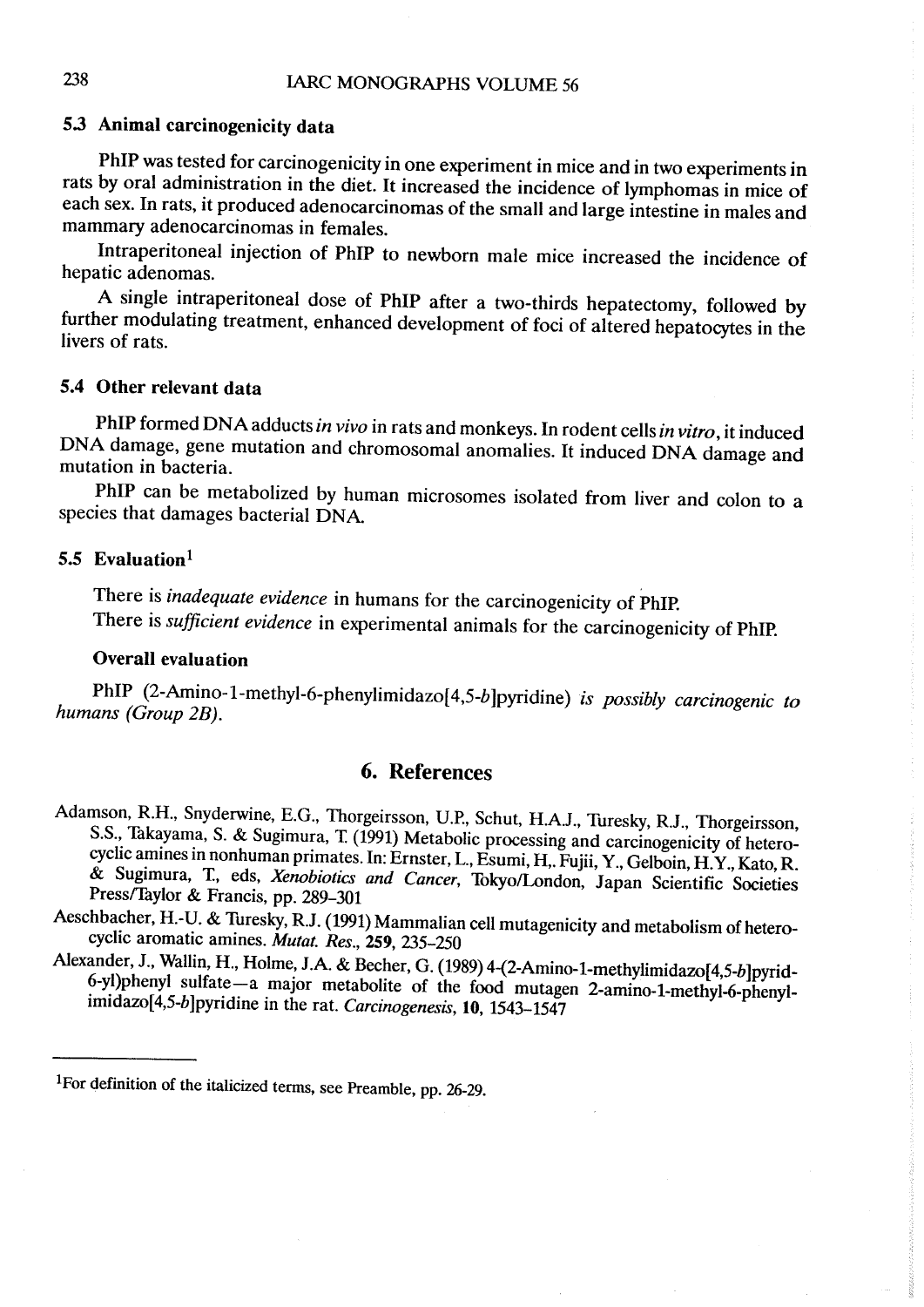- Alexander, J., Wallin, H., Rossland, O.J., Solberg, K.E., Holmes, J.A., Becher, G., Andersson, R. & Grivas, S. (1991) Formation of a glutathione conjugate and a semistable transportable glucuronide conjugate of  $N^2$ -oxidized species of 2-amino-1-methyl-6-phenylimidazo $[4,5-b]$ pyridine (PhIP) in rat liver. Carcinogenesis, 12, 2239-2245
- Alink, G.M., Knize, M.G., Shen, N.H., Hesse, S.P. & Felton, J.S. (1988) Mutagenicity of food pellets from human diets in the Netherlands. *Mutat. Res.*, 206, 387-393
- Buonarati, M.H. & Felton, J.S. (199) Activation of 2-amino-1-methyl-6-phenylimidazo(4,5-b) pyridine (PhIP) to mutagenic metabolites. Carcinogenesis, 11, 1133-1138
- Buonarati, M.H., Turteltaub, K.W., Shen, N.H. & Felton, J.S. (1990) Role of sulfation and acetylation in the activation of 2-hydroxyamino-1-methyl-6-phenylimidazo(4,5-b)pyridine to intermediates which bind DNA. Mutat. Res., 245, 185-190
- Dooley, K.L., Von Tungeln, L.S., Bucci, T., Fu, P.P. & Kadlubar, F.F. (1992) Comparative carcinogenicity of 4-aminobiphenyl and the food pyrolysates, Glu-P-1, IQ, PhIP, and MeIQx in the neonatal  $B6C3F<sub>1</sub>$  male mouse. Cancer Lett.,  $62$ , 205-209
- Esumi, H., Ohgaki, H., Kohzen, E., Takayama, S. & Sugimura, T (1989) lnduction of Iymphoma in  $CDF<sub>1</sub>$  mice by the food mutagen, 2-amino-1-methyl-6-phenylimidazo[4,5-b]pyridine. Jpn. J. Cancer Res., 80, 1176-1178
- Felton, J.S. & Knize, M.G. (1990) Heterocyclic-amine mutagens/carcinogens in foods. Handb. exp. Pharmacol., 94, 471-502
- Felton, J.S. & Knize, M.G. (1991) Mutagen formation in muscle meats and model heating systems. ln: Hayatsu, H., ed., Mutagens in Food: Detection and Prevention, Boca Raton, FL, CRC Press, pp. 57-6
- Felton, J.S., Knize, M.G., Shen, N.H., Lewis, P.R., Andresen, B.D., Happe, J. & Hatch, F.T (1986a) The isolation and identification of a new mutagen from fried ground beef: 2-amino-1-methyl-6 phenylimidazo(4,5-b)pyridine (PhlP). Carcinogenesis, 7, 1081-1086
- Felton, J.S., Knize, M.G., Shen, N.H., Andresen, B.D., Bjeldanes, L.E & Hatch, ET (1986b) Identification of the mutagens in cooked beef. Environ. Health Perspectives, 67, 17-24
- Frandsen, H., Grivas, S., Andersson, R., Dragsted, L. & Larsen, J.C. (1992) Reaction of the N<sup>2</sup>-acetoxy derivative of 2-amino-1-methyl-6-phenylimidazo[4,5-b]pyridine (PhIP) with 2'-deoxyguanosine and DNA. Synthesis and identification of  $N^2$ -(2'-deoxyguanosin-8-yl)-PhIP. Carcinogenesis, 13, 629-635
- Ghess, M.-J., Wilbourn, J.D. & Vainio, H., eds (1992) Directory of Agents Being Tested for Carcinogenicity, No. 15, Lyon, lARC, pp. 87, 209
- Gross, G.A. (199) Simple methods for quantifying mutagenic heterocyclic aromatic amines in food products. Carcinogenesis, ll, 1597-1603
- Gross, G.A. & Grüter, A. (1992) Quantitation of mutagenic/carcinogenic heterocyclic aromatic amines in food products. J. Chromatogr., 592, 271-278
- Gross, G.A., Philippossian, G. & Aeschbacher, H.-U. (1989) An efficient and convenient method for the purification of mutagenic heterocyclic amines in heated meat products. Carcinogenesis, 10, 1175-1182
- Holme, J.A., Wallin, H., Brunborg, G., Søderlund, E.J., Hongslo, J.K. & Alexander, J. (1989) Genotoxicity of the food mutagen 2-amino-1-methyl-6-phenylimidazo(4,5-b)pyridine (PhIP): formation of 2-hydroxamino-PhIP, a directly acting genotoxic metabolite. Carcinogenesis, 10, 1389-1396
- IARC (1986) IARC Monographs on the Evaluation of the Carcinogenic Risk of Chemicals to Humans, Vol. 38, Tobacco Smoking, Lyon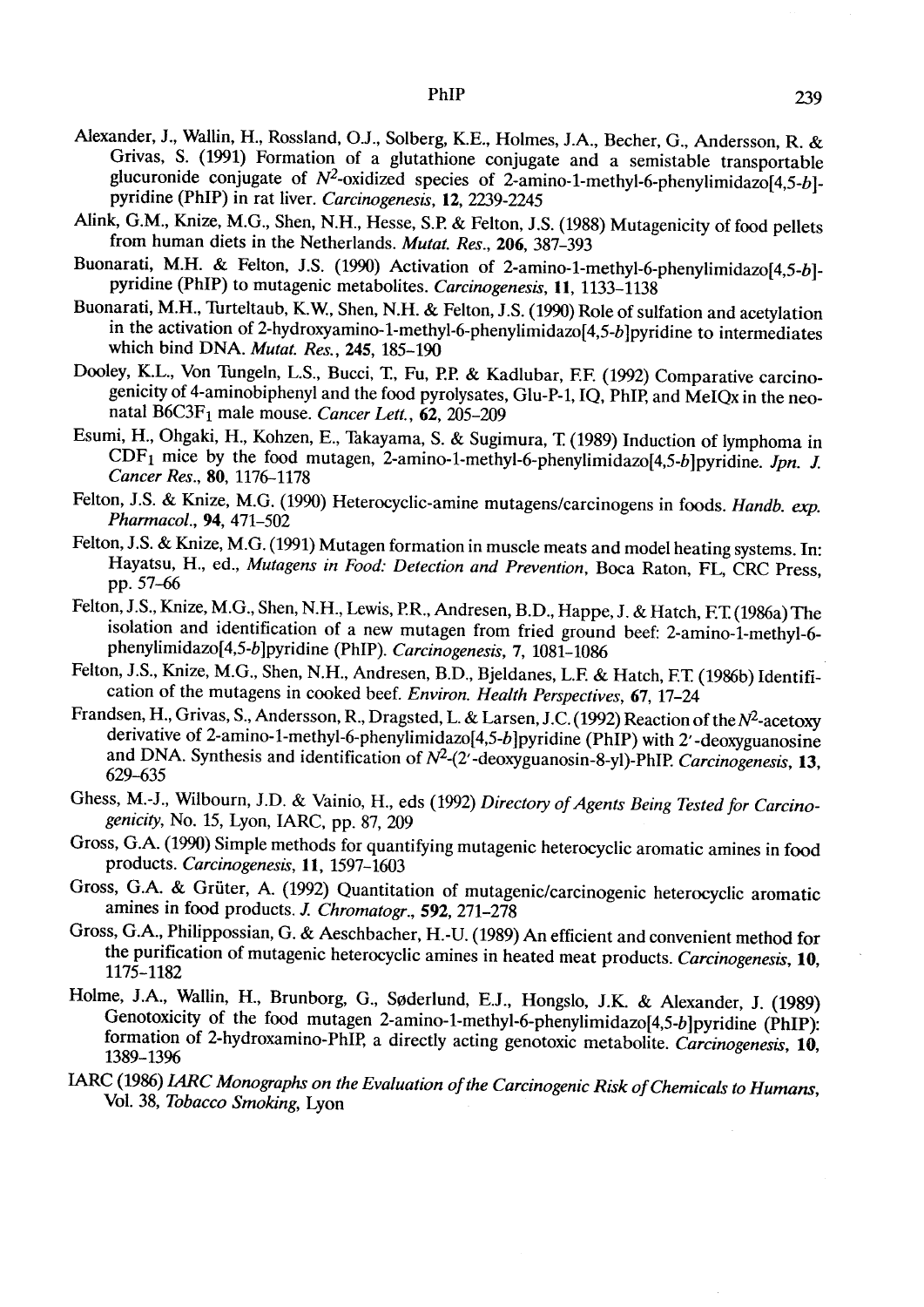- Ho, N., Hasegawa, R, Sano, M., Tamano, S., Esumi, H., Takayama, S. & Sugimura, 'I (1991) A new colon and mammary carcinogen in cooked food, 2-amino-1-methyl-6-phenylimidazo $[4,5-b]$ pyridine (PhlP). Carcinogenesis, 12, 1503-1506
- Kakizoe, T. & Sugimura, T. (1988) Chemical carcinogenesis in analbuminemic rats. Jpn. J. Cancer Res. (Gann), 79, 775-784
- Kleman, M., Övervik, E., Blanck, A. & Gustafsson, J.Å. (1989) The food-mutagens  $2$ -amino-1-methyl-6-phenylimidazo $[4,5-b]$ pyridine (PhIP) and  $2$ -amino-3,8-dimethylimidazo-(4,5-fquinoxaline (MelQx) initiate enzyme-altered hepatic foci in the resistant hepatocyte modeI. Carcinogenesis, 10, 1697-1700
- Knasmüller, S., Kienzl, H., Huber, W, & Hermann, RS. (1992) Organ-specific distribution of genotoxic effects in mice exposed to cooked food mutagens. Mutagenesis, 7, 235-241
- Knize, M.G. & Felton, J.S. (1986) The synthesis of the cooked-beef mutagen 2-amino-1-methyl-6 phenylimidazo[4,5-b]pyridine and its 3-methyl isomer. Heterocycles, 24, 1815-1819
- Lynch, A.M., Knize, M.G., Boobis, A.R, Gooderham, NJ., Davies, D.S. & Murray, S. (1992) Intraand interindividual variability in systemic exposure in humans to 2-amino-3,8-dimethylimidazo[4,5-f]quinoxaline and 2-amino-1-methyl-6-phenylimidazo[4,5-b]pyridine, carcinogens present in cooked beef. Cancer Res., 52, 6216-623
- Manabe, S., Tohyama, K., Wada, O. & Aramaki, T. (1991) Detection of a carcinogen, 2-amino-1-methyl-6-phenylimidazo(4,5-b)pyridine (PhIP), in cigarette smoke condensate. Carcinogenesis, 12, 1945-1947
- McLellan, E.A. & Bird, R.P. (1988) Specificity study to evaluate induction of aberrant crypts in murine colons. Cancer Res., 48, 6183-6186
- McManus, M.E., Felton, J.S., Knize, M.G., Burgess, W.M., Roberts-Thomson, S., Pond, S.M., Stupans, I. & Veronese, M.E. (1989) Activation of the food-derived mutagen 2-amino-1-methyl-6-phenylimidazo[4,5-b] pyridine by rabbit and human liver microsomes and purified forms of cytochrome P-450. Carcinogenesis, 10, 357-363
- de Meester, C. (1989) Bacterial mutagenicity of heterocyclic amines found in heat-processed food. Mutat. Res., 221, 235-262
- Ochiai, M., Ogawa, K, Wakabayashi, K, Sugimura, T., Nagase, S., Esumi, H. & Nagao, M. (1991) Induction of intestinal adenocarcinomas by 2-amino-1-methyl-6-phenylimidazo[4,5-b]pyridine in Nagase analbuminemic rats. Jpn. 1. Cancer Res., 82, 363-366
- Övervik, E. & Gustafsson, J.-Å. (1990) Cooked-food mutagens: current knowledge of formation and biological significance. Mutagenesis, 5, 437-46
- DVervik, E., K1eman, M., Berg, l. & Gustafsson, J.-Å. (1989) Influence of creatine, amino acids and water on the formation of the mutagenic heterocyclic amines found in cooked meat. Carcinogenesis, 10, 2293-2301
- Peluso, M., Castegnaro, M., Malaveile, c., Friesen, M., Garren, L., Hautefeuile, A., Vineis, P., Kadlubar, F. & Bartsch, H. (1991) <sup>32</sup>P-Postlabelling analysis of urinary mutagens from smokers of black tobacco implicates 2-amino-1-methyl-6-phenylimidazo[4,5-b] pyridine (PhIP) as a major DNA-damaging agent. Carcinogenesis, 12, 713-717
- Shimada, T. & Guengerich, F.P. (1991) Activation of amino- $\alpha$ -carboline, 2-amino-1-methyl-6-phenylimidazo(4,5-b)pyridine, and a copper phthalocyanine cellulose extract of cigarette smoke condensate by cytochrome P-450 enzymes in rat and human liver microsomes. Cancer Res., 51, 5284-5291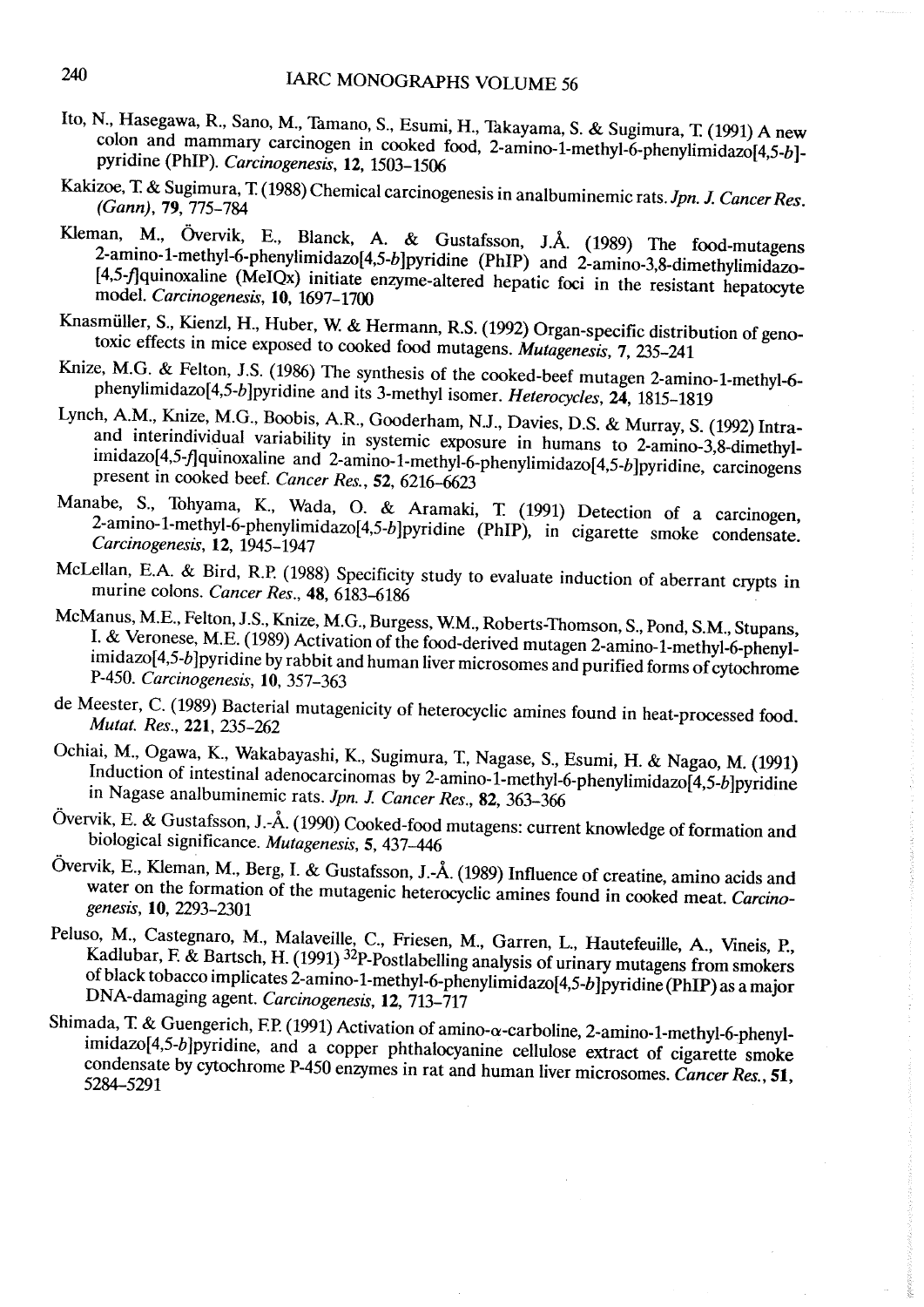- Shioya, M., Wakabayashi, K., Sato, S., Nagao, M. & Sugimura, T. (1987) Formation of a mutagen, 2-amino-1-methyl-6-phenylimidazo $[4,5-b]$ pyridine (PhIP) in cooked beef, by heating a mixture containing creatinine, phenylalanine and glucose. Mutat. Res., 191, 133-138
- Skog, K. & Jägerstad, M. (1991) Effects of glucose on the formation of PhIP in a model system. Carcinogenesis, 12, 2297-2300
- Sugimura, T., Sako, S. & Takayama, S. (1983) New mutagenic heterocyclic amines found in amino acid and protein pyrolysates in cooked food. In: Wynder, E.L., Leveille, G.A., Weisburger, J.H. & Livingstone, G.E., eds, Environmental Aspects of Cancer: The Role of Macro and Micro Components of Foods, Westport, CT, Food and Nutrition Press, pp. 167-186
- $S$ ugimura, T., Wakabayashi, K., Nagao, M. & Ohgaki, H. (1999) Heterocyclic amines in cooked for contract food. In: Taylor & Scanlan, eds. Food Toxicology A Perspective on the Risks,  $R_{\text{S}}$  and  $R_{\text{S}}$  and  $R_{\text{S}}$  and  $R_{\text{S}}$  and  $R_{\text{S}}$  and  $R_{\text{S}}$  and  $R_{\text{S}}$  and  $R_{\text{S}}$  and  $R_{\text{S}}$  and  $R_{\text{S}}$  and  $R_{\text{S}}$  In: Taylor & Scanlan, eds, Food Toxicology. A Perspective on the Relative Risks, New York, Marcel Dekker, pp. 31-55
- Takahashi, S., Ogawa, K, Ohshima, H., Esumi, H., lto, N. & Sugimura, T (1991) Induction of aberrant crypt foci in the large intestine of F344 rats by oral administration of 2-amino-1-methyl-6 phenylimidazo[4,5-b]pyridine. Jpn. J. Cancer Res. (Gann), 82, 135-137
- Takayama, K., Yamashita, K., Wakabayashi, K., Sugimura, T. & Nagao, M. (1989) DNA modification by 2-amino-1-methyl-6-phenylimidazo[4,5-b]pyridine in rats. Jpn. J. Cancer Res., 80, 1145-1148
- rayior, R. I., Fultz, E., Knize, M.G. & Felton, J.S. (1987) Formation of the fried ground beef mutagens 2-amino-3-methylimidazo(4,5-*flquinoline* (IQ) and 2-amino-1-methylimidazo( 4,5-*flquinoline* (IQ) and 2-amino-1-meth 2-amino-3-methylimidazo[4,5-f]quinoline (IQ) and 2-amino-1-methyl-6-phenylimidazo[4,5-b]-<br>pyridine (PhIP) from L-phenylalanine (Phe) + creatinine (Cre) (or creatine) (Abstract). Environ. Mutag., 9 (SuppI. 8), 106
- Thompson, L.H., Tucker, J.I)., Stewart, S.A, Christensen, M.L., Salazar, E.P., Carrano, A.V & Felton, J.S. (1987) Genotoxicity of compounds from cooked beef in repair-deficient CHO cells versus Salmonella mutagenicity. Mutagenesis, 2, 483-487
- Tucker, J.D., Carrano, A.V., Allen, N.A., Christensen, M.L., Knize, M.G., Strout, C.L. & Felton, J.S. (1989) In vivo cytogenetic effects of cooked food mutagens. *Mutat. Res.*, 224, 105-113
- Tudek, B., Bird, R. & Bruce, W.R. (1989) Foci of aberrant crypts in the colons of mice and rats exposed to carcinogens associated with foods. Cancer Res., 49, 1236-1240
- Turesky, RJ., Forster, C.M., Aeschbacher, H.-U., Würzner, H.P., Skipper, P.L., Trudel, L.J. & Tannenbaum, S.R (1989) Purification of the food-borne carcinogens 2-amino-3-methylimidazo- (4,5-flquinoline and 2-amino-3,8-dimethylimidazo(4,5-flquinoxaline in heated meat products by immunoaffinity chromatography. Carcinogenesis, 10, 151-156
- Turesky, RJ., Lang, N.P., Butler, M.A., Teitel, C.H. & Kadlubar, EE (1991) Metabolic activation of carcinogenic heterocyclic aromatic amines by human liver and colon. Carcinogenes~, 12, 1839-1845
- Turteltaub, K.W, Knize, M.G., Healy, S.K, Tucker, J.I). & Felton, J.S. (1989) The metabolic disposition of 2-amino-1-methyl-6-phenylimidazo(4,5-bJpyridine in the induced mouse. Food chem. Toxicol., 27, 667-673
- Ushijima, T, Kakiuchi, H., Makino, H., Tsujimoto, A., lshizaka, Y., Sugimura, 1: & Nagao, M. (1992) ras and p53 Mutations in rat carcinomas induced by 2-amino-1-methyl-6-phenylimidazo-[4,5-b]pyridine (PhIP) (Abstract No. 665). Proc. Am. Assoc. Cancer Res., 33, 111
- Ushiyama, H., Wakabayashi, K, Hirose, M., ltoh, H., Sugimura, 1: & Nagao, M. (1991) Presence of carcinogenic heterocyclic amines in urine of healthy volunteers eating normal diet, but not in patients receiving parenteral alimentation. Carcinogenesis, 12, 1417-1422
- Wakabayashi, K., Nagao, M., Esumi, H. & Sugimura, T. (1992) Food-derived mutagens and carcinogens. Cancer Res., 52 (Suppl.), 2092s-2098s